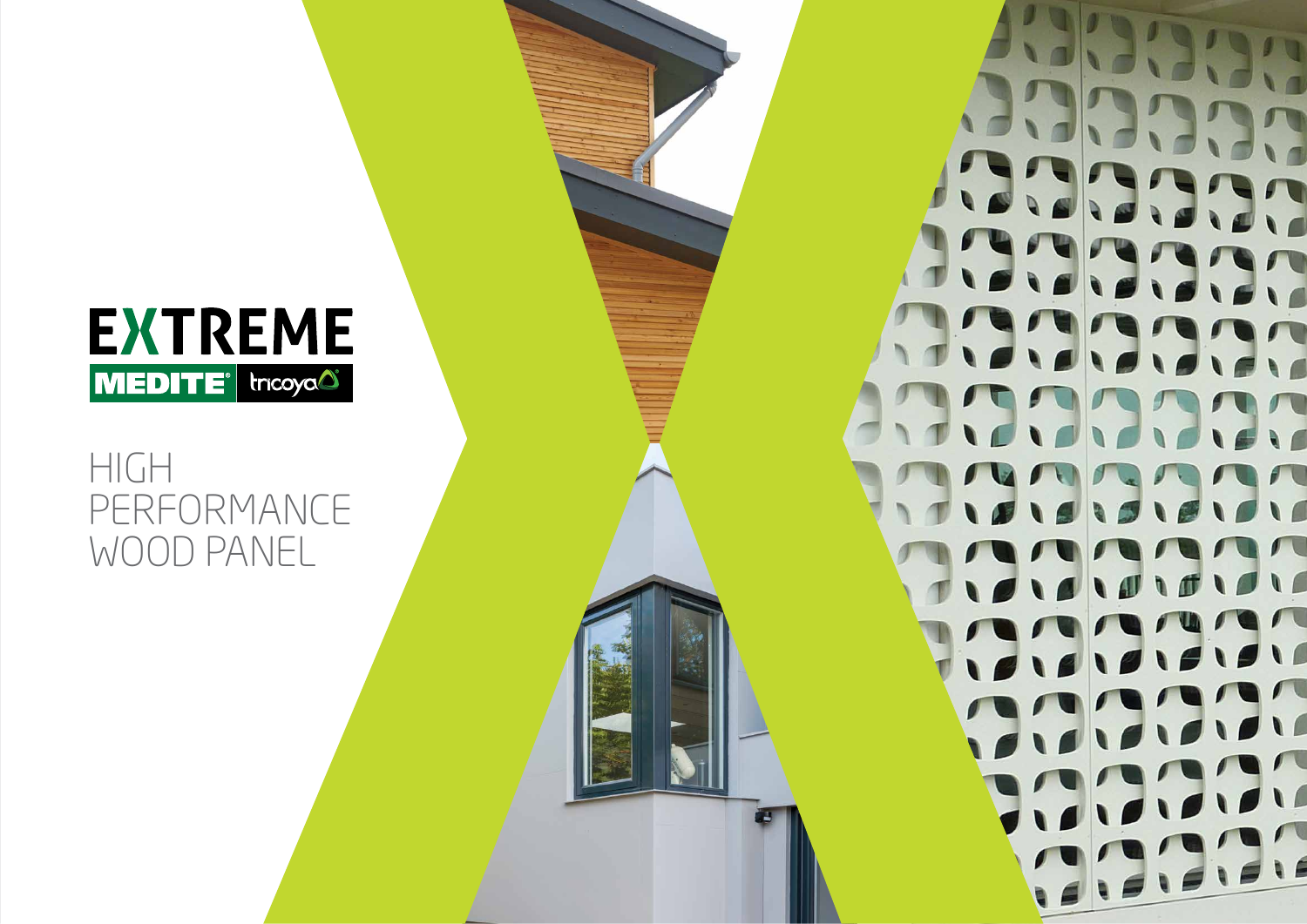

## THE NEW GENERATION

Imagine a world of new and exciting possibilities for a wood based panel product, enabling its use in applications and environments that could not previously be contemplated.

Imagine the positive implication if the raw material for the panel was modified to give outstanding dimensional stability and durability using a non-toxic environmentally compatible process.

Imagine MEDITE® TRICOYA® EXTREME .

MEDITE TRICOYA EXTREME is a completely new, high performance, wood based panel product. It demonstrates outstanding durability and dimensional stability in the most extreme and challenging environments – exterior as well as interior, wet and high moisture, applications. The product uses proprietary acetylated wood technology and a modified fibreboard manufacturing process to create a wood panel with outstanding durability and stability.

MEDITE TRICOYA EXTREME has been jointly developed between MEDITE EUROPE and Tricoya Technologies and is made using a patented acetylation technology.

MEDITE EUROPE DAC is owned by Coillte, a fully integrated forest products company based in Ireland.

MEDITE has led the market in technical innovation, and MEDITE products are recognised as the benchmark for quality, consistency and performance.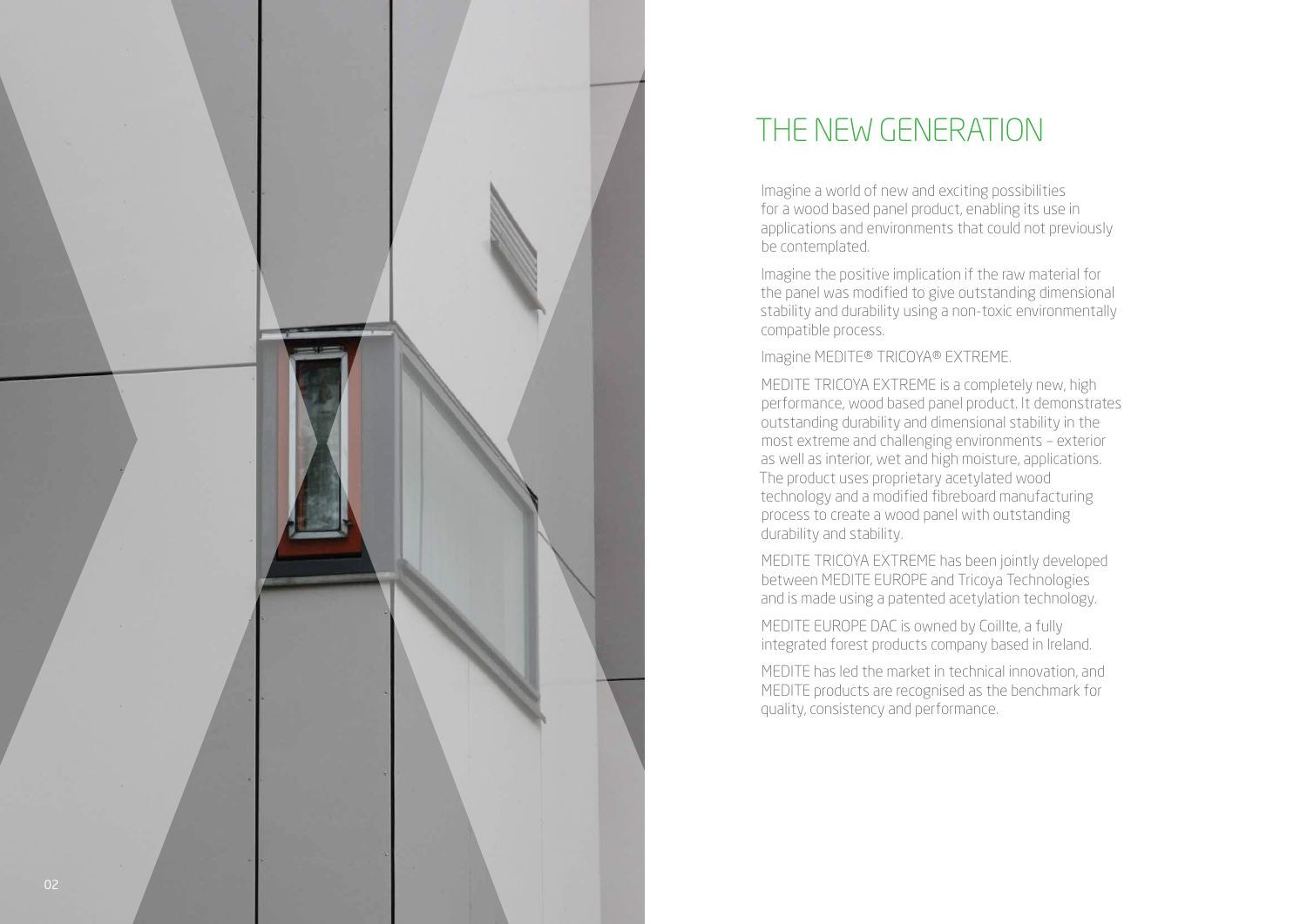## THE ACETYLATION PROCESS

MEDITE TRICOYA EXTREME was developed by challenging the most fundamental reason for wood swelling: water absorption onto hygroscopic wood fibres due to the presence of hydroxyl groups. The hydroxyl groups (water loving sites) can bind or release water molecules causing wood to swell or shrink. It is also believed that the digestion of wood by enzymes initiates at the free hydroxyl sites - which is one of the principal reasons that wood is prone to decay.

Accsys' proprietary technology used to produce Tricoya wood elements is based on wood acetylation, a process that has been studied by scientists around the world for more than 80 years.

Acetylation effectively changes the free hydroxyls (represented as OH in the chemical formula below) within the wood into acetyl groups. This is done by reacting the wood with acetic anhydride, which comes from acetic acid (known as vinegar when in its dilute form).

When the free hydroxyl group is transformed to an acetyl group, the ability of the wood to absorb water is greatly reduced, rendering the wood more dimensionally stable and, because it is no longer digestible, extremely durable.

Acetyl groups are naturally present in all wood species. The acetylation process therefore adds nothing to the wood that does not already naturally occur within it, resulting in an end product with no added environmental toxins.

The effect of altering the wood's chemical structure is to create a new product that is modified right through the cross section. By contrast, other wood preservative treatments merely insert chemicals (such as oils, ammonia or metal compounds) into the wood, improving durability but not dimensional stability.

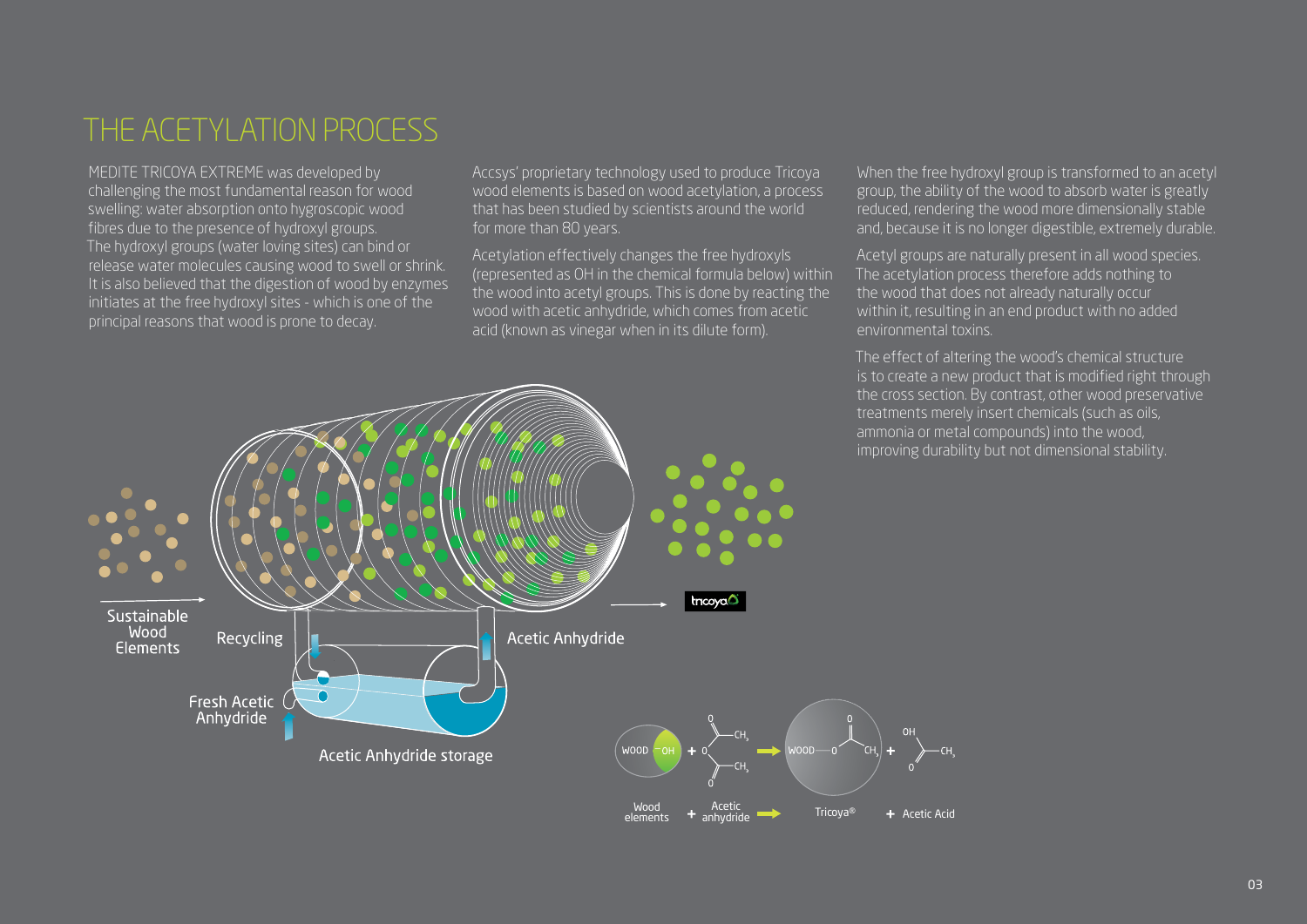

### PERFORMANCE COMES NATURALLY

Many of the benefits observed in Accoya® solid acetylated wood, including enhanced dimensional stability, durability and fungal resistance hold true for MEDITE TRICOYA EXTREME.

The functionality and versatility of wood-based composite panels give them universal appeal. When properties such as high strength, light weight, good insulation, excellent machinability and ease in use are required, MEDITE MDF is the ideal choice for many applications.

Although timber and wood panels are widely used as building materials, they naturally have some shortcomings. Notably, dry wood is inclined to swell and shrink in response to changes in moisture in the atmosphere. Wood is also susceptible to degradation due to attack by microorganisms, like fungi, and is not therefore naturally durable.

These shortcomings have limited the use of solid wood and in some cases wood panels, in many markets and applications. Poor durability and dimensional stability will, for example, cause wood panels to crack and delaminate over time.

The good news is that MEDITE TRICOYA EXTREME has been independently tested by leading institutes around the world and has demonstrated superior dimensional stability and class 1 durability, even in changing weather conditions, meaning it may now be used in situations and applications where normal wood panels cannot.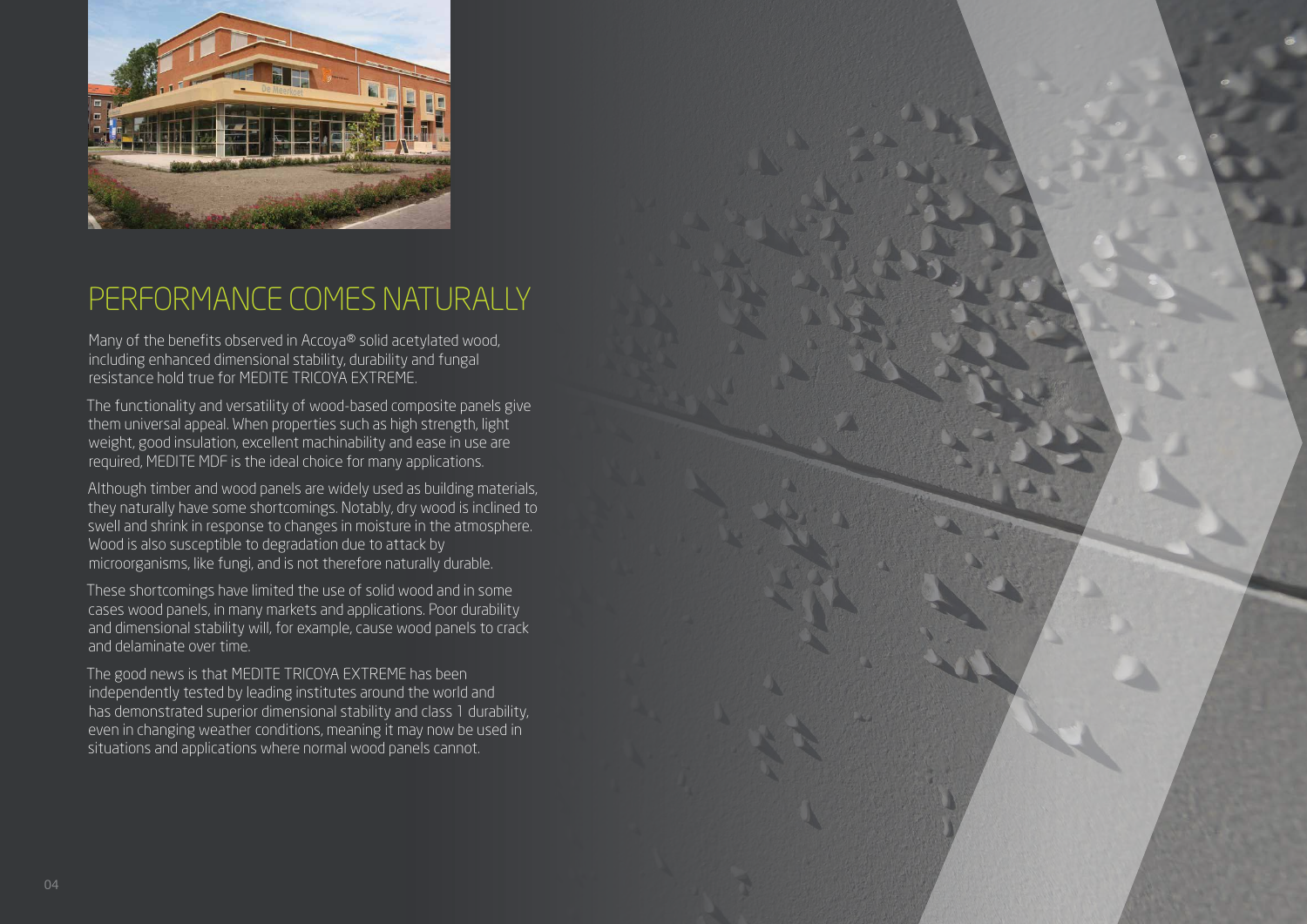





Independent research concludes that MEDITE TRICOYA EXTREME carries a durability class of 1 (under EN350-2). This is a very high durability, equivalent to teak and more durable than oak. We work together with the following renowned independent research institutes: Building Research Establishment (BRE) from the United Kingdom, the Fraunhofer institute for Wood Research from Germany and SP Wood Technology from Sweden.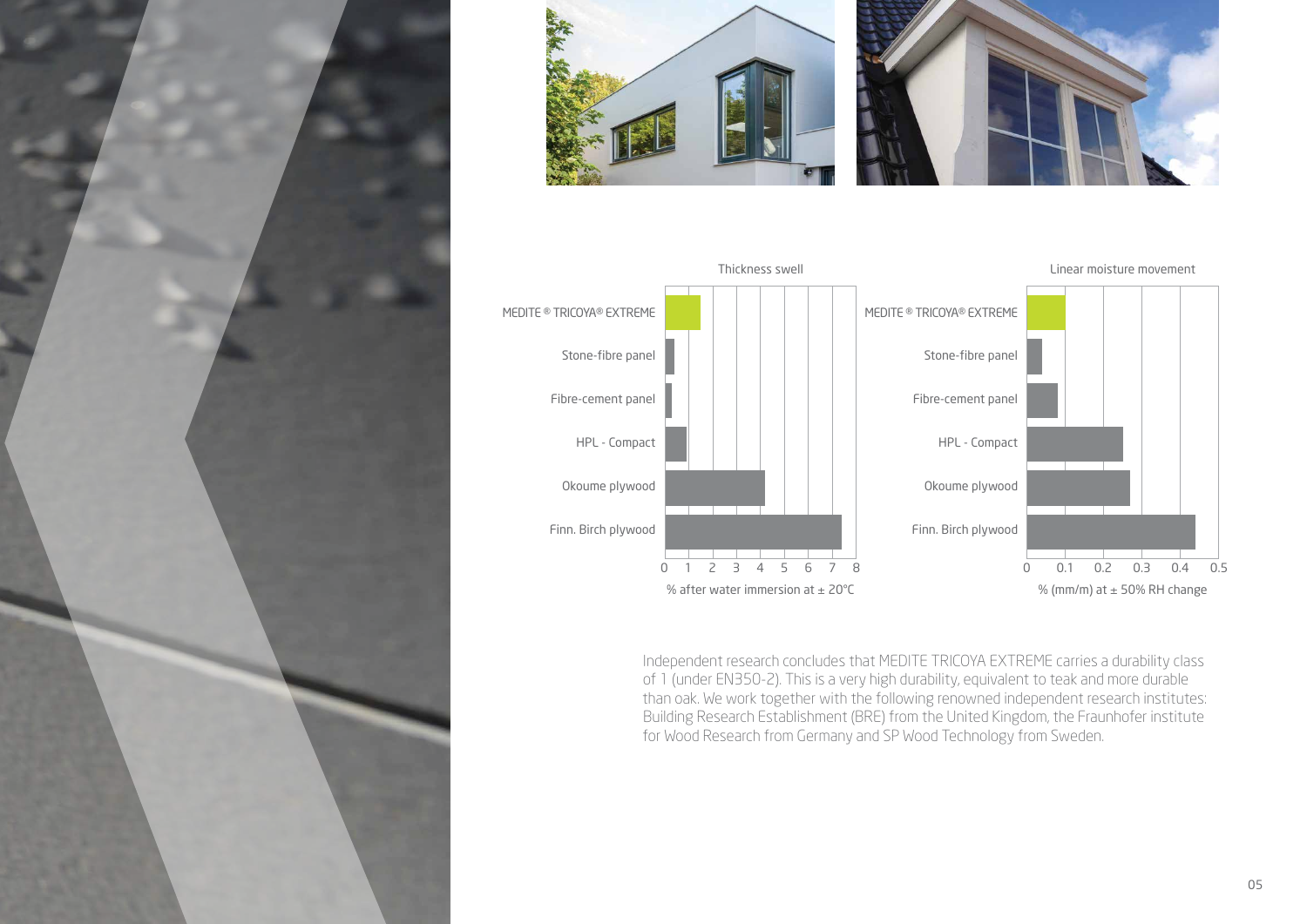### DURABILITY TEST

MEDITE TRICOYA EXTREME excels in outdoor environments and testing has shown it does not crack or delaminate and remains stable in all dimensions.

### **Freeze/thaw cycles:**

- 2 to 3 hours freezing at –20°C - 2 to 3 hours in water of +20°C

### **Wet/dry cycles:**

- 18 hours storage in water (> 5°C) - 6 hours storage at 60°C / 20% RH



### **Before 25 cycles After 25 cycles**

Photography of MEDITE Photography of MEDITE<br>TRICOYA EXTREME TRICOYA EXTREME TRICOYA EXTREME showing thickness of showing thickness of  $\overline{p}$  panel before 25 cycles  $\overline{p}$  panel after 25 cycles





## BUILT IN SUSTAINABILITY

MEDITE TRICOYA EXTREME is FSC® certified



The mark of responsible forest

## KEY PRODUCT APPLICATIONS

- Façade cladding / siding
- Fascia and soffit panels and other secondary exterior applications
- Window components
- Door components and door skins
- Wet interiors, including wall linings in swimming pools, bathrooms, wet rooms and changing rooms
- Speciality furniture including lockers, cubicles, chairs and tables
- Play frames, exterior garden furniture, planters, fencing and fittings
- Signage



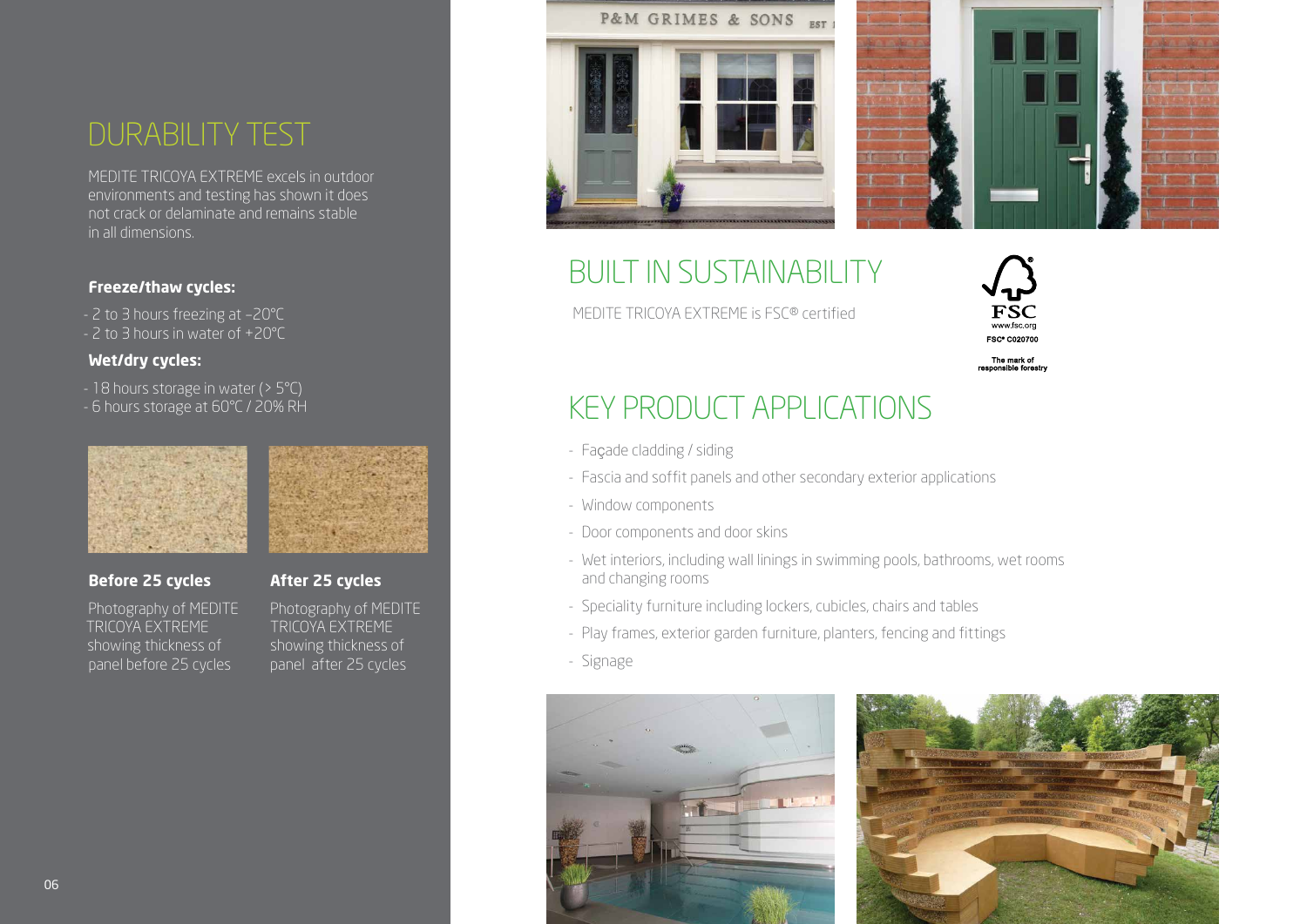## THE FINISHED ARTICLE

MEDITE TRICOYA EXTREME can be cut, coated, coloured, sanded, glued, machined and fastened the same as any other high performing wood fibreboard – allowing users all the freedom normally associated with traditional MDF but in extreme applications.

### Moisture Content

MEDITE TRICOYA EXTREME is supplied with a moisture content of between 3% - 5%. An indicative measurement of the moisture content should be made before installation. If a measurement shows a moisture content of 8% or more, this may indicate the presence of "free water" and the MEDITE TRICOYA EXTREME should be allowed to dry before processing, gluing or coating.

### **Coating**

Conventional water-based paint coatings may be used to decorate the panel with a proven extended maintenance cycle. A number of coating manufacturers have warranties to suit MEDITE TRICOYA EXTREME (see web site for details).

#### Laminating

A variety of overlays can be adhered to the product, using the appropriate adhesives.

### Gluing

MEDITE TRICOYA EXTREME is drier than standard wood panels and will absorb water in a different manner, this can affect the suitability and curing time of some adhesives. Suitable glues for MEDITE TRICOYA EXTREME are PU, Epoxy, PRF and EPI glues (please check with the resin supplier for the optimum curing times).

### Fixing

When installing MEDITE TRICOYA EXTREME always use stainless steel fasteners and fixings of at least A2 or A4 (EN 10088-1) or AISI type 304 / 316 quality.

#### **Supply**

MEDITE TRICOYA EXTREME is produced in the following standard panel sizes.

6mm 1220 x 2440

9mm 1220 x 2440

12mm 1220 x 2440 / 3050

15mm 1220 x 2440 / 3050

18mm 1220 x 2440 / 3050

Other sizes may be produced upon request.

### Fire rating

MEDITE TRICOYA EXTREME panels achieve a fire class of Euroclass D within the Euro classification system.